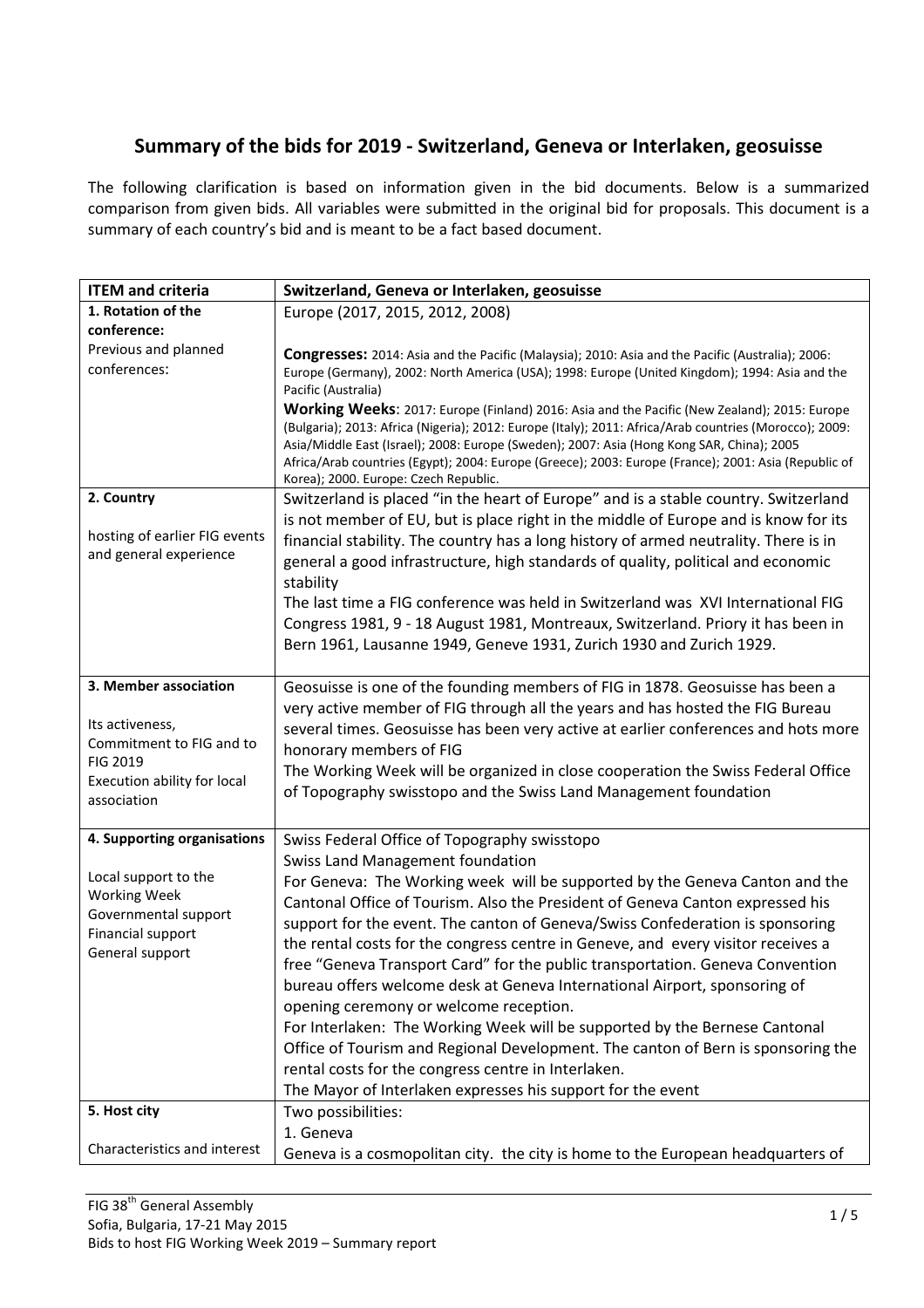| from congress programme       | the United Nations and its specialized agencies, to over 200 international               |
|-------------------------------|------------------------------------------------------------------------------------------|
| point of view                 | organizations, and to numerous international corporations. Today, 43 per cent of         |
| Host city attractiveness      |                                                                                          |
| Host city offerings           | the city's inhabitants are foreign, enhancing the cultural diversity. The proposed       |
|                               | venue in Geneva is the Congress Centre, which is ideally located in close vicinity of    |
|                               | the UN buildings in Geneva. There is a reliable public transport network for             |
|                               | connections to the city centre and to the airport. Geneva hosts more than 250            |
|                               | international meetings per year. Geneva has many restaurants, which cover the            |
|                               | full scope of affordability. It also is the hub of a dense public transportation         |
|                               | network. Geneva also is a major centre for outdoors activities.                          |
|                               | Public transportation is free for visitors staying in hotels: every visitor receives a   |
|                               | free "Geneva Transport Card" upon checking-in to their hotel, valid for the              |
|                               |                                                                                          |
|                               | duration of their stay.                                                                  |
|                               | 2. Interlaken                                                                            |
|                               |                                                                                          |
|                               | Interlaken is a relatively small city with a big international tourist reputation and    |
|                               | with considerable tourist visits. All facilities are within walking distance, which will |
|                               | make the FIG Working Week into a real networking event. Testimonies to that are          |
|                               | several similar sized events held in Interlaken every year, among them the Swiss         |
|                               | Economic Forum, which has been held annually in Interlaken since 2011. Interlaken        |
|                               | offers a different setting than FIG conferences are used to in large cities.             |
|                               | Interlaken has many restaurants, which cover the full scope of affordability. It is      |
|                               | the hub of a dense public transportation network, which can take the host virtually      |
|                               | to the top of mountains. Interlaken also is a major centre for outdoors activities       |
|                               | including hiking, thus offering the full scope of affordability.                         |
| 6. Venue                      | Congress Centre Geneva, connected to the UN buildings in Geneva. The canton of           |
| Price/affordability           | Geneva/Swiss Confederation is sponsoring the rental costs for the congress centre.       |
| Location of venue             | Meeting facilities with state-of-the-art technology. 22 conference rooms from 20         |
| Internet availability         |                                                                                          |
| Suitability of rooms, size of | to 2,200 seats, 4,000 sqm exhibition space                                               |
| venue, structure and layout   |                                                                                          |
| of the venue                  | The proposed venue in Interlaken is the Congress Centre Kursaal, which is ideally        |
| Catering                      | located near several hotels and public transport stations. All is in walking distance.   |
| Value for money               | The congress centre is suitable for 1500-2000 delegates and has 19 different             |
| Hotels nearby                 | rooms. Exhibition space is 5'000 m <sup>2</sup>                                          |
| Facilities for exhibition     |                                                                                          |
| 7. Accessibility              | Geneva is directly connected to the international airport Geneva. There are              |
|                               | frequent and direct train connections to and from the airport within a time of           |
| Flight connections            | approx. 10 minutes. All facilities are within walking distance. For individual           |
| Several access possibilities  | travelling, there is parking space available at the congress centre.                     |
| Security                      | Interlaken is ideally connected to the international airports Zurich, Basel and          |
| Visa issues                   | Geneva. There are frequent and direct train connections to and from theses               |
| Air fare to destination       |                                                                                          |
|                               | airports within a time of approx. 1.5 to 2h. Once the participants are in Interlaken,    |
|                               | all facilities are within walking distance. There are direct train connections from      |
|                               | e.g. Berlin, Frankfurt, Hamburg, Munich, Paris. For individual travelling, there is      |
|                               | parking space available at the congress centre.                                          |
|                               | Swiss and its partners would be happy to support this conference as the                  |
|                               | official carrier. Swiss is also a member of the Star Alliance Group.                     |
| 8. Safety and security        | Switzerland is a very safe and politically stable country.                               |
| Political stability           |                                                                                          |
| Airport safety                |                                                                                          |
| City safety $-$ is it safe to |                                                                                          |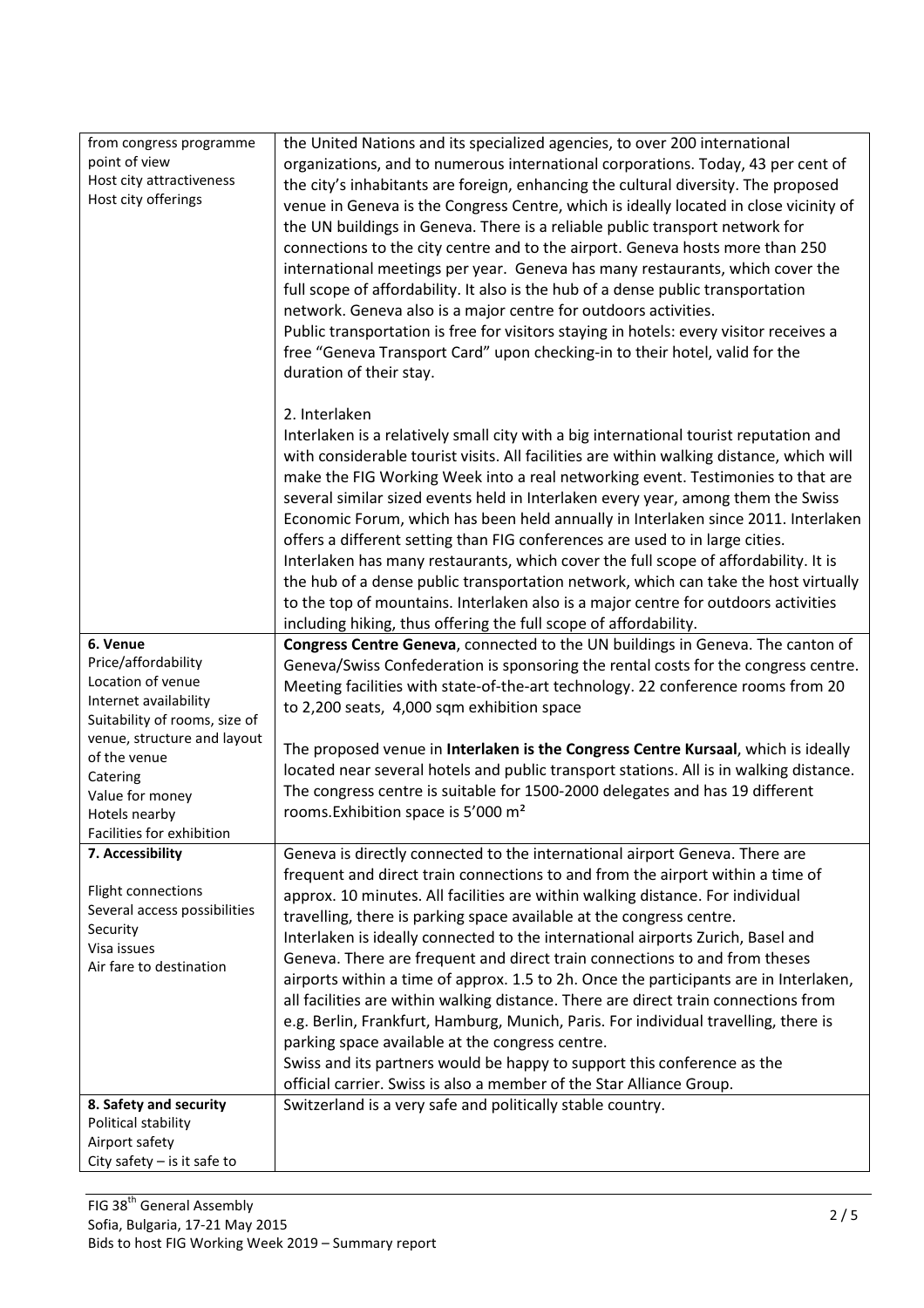| move around?<br>Political stability in country<br>(rating must be 3 or higher)                                                                                                                    |                                                                                                                                                                                                                                                                                                                                                                                                                                                                                                                                                                                                                                                |
|---------------------------------------------------------------------------------------------------------------------------------------------------------------------------------------------------|------------------------------------------------------------------------------------------------------------------------------------------------------------------------------------------------------------------------------------------------------------------------------------------------------------------------------------------------------------------------------------------------------------------------------------------------------------------------------------------------------------------------------------------------------------------------------------------------------------------------------------------------|
| <b>Proposed dates</b><br>Must meet FIG<br>requirements<br>Following FIG statutes<br><b>Practical dates</b><br>Availability of venue<br>Other conferences at same<br>time                          | Geneva:<br>10 - 14 June<br>Interlaken:<br>26 April - 3 May, 3 - 10 May, 31 May - 7 June, 14 - 21 June, 21 - 28 June.                                                                                                                                                                                                                                                                                                                                                                                                                                                                                                                           |
| 9. Technical programme<br>Coverage of all FIG<br>Commissions, Potential<br>partners Originality<br>Special ideas                                                                                  | LOC will organize the technical programme in cooperation with FIG and with the 10<br>commissions. Geosuisse has active representatives in all FIG commissions.                                                                                                                                                                                                                                                                                                                                                                                                                                                                                 |
| 10. Technical tours<br>Coverage of all FIG                                                                                                                                                        | Geneva is in itself a major international destination with plenty of possibilities for<br>social activities and technical tours.                                                                                                                                                                                                                                                                                                                                                                                                                                                                                                               |
| Commissions<br>Originality<br>Ideas proposed                                                                                                                                                      | Interlaken is in itself a major tourist destination with plenty of possibilities for<br>social activities and technical tours. With the topographically challenging alpine<br>environment around Interlaken, there were and still are many technical problems<br>to be solved, requiring the expertise of surveyors.                                                                                                                                                                                                                                                                                                                           |
| 11. Social programme<br>Attractiveness and variety<br>Proposals for dinners<br>Attractiveness of offered<br>dinners<br>Proposals for tours<br>Is the program following<br>the overall FIG concept | Geneve: several places are suitable for FIG social programme hereunder: the<br>Grand Theatre (The Geneva Opera House), Bâtiment des Forces Motrices (A<br>motionless vessel thatwas built in 1886 directly on the river Rhône), Ariana<br>Museum<br>Interlaken: various tours available e.g. excursion to the mountains around, to the<br>lake, city walk with a chocolate show, open air museum. Also various venues for<br>social dinners.                                                                                                                                                                                                   |
| 12. Attendance<br>Expectation of<br>international, regional and<br>local attendance<br>Realistic number of<br>international and national<br>participants                                          | Expected approximately 1200 International and 200 national paying participants                                                                                                                                                                                                                                                                                                                                                                                                                                                                                                                                                                 |
| 13. Accommodation<br>Hotel costs<br>Value for money<br>Variation in hotel offers<br>Closeness to proposed<br>venue<br>Transportation to venue                                                     | Geneva: Geneva offers the full scope of accommodation, from 5-star-hotels to<br>backpacker hostels. The majority of hotels is in the 3- to 4-star range. The total of<br>available bed rooms is some 3000. Pricing of hotel rooms in the 3- to 4-star hotel<br>range is between EUR 95-200). More than 1500 hotel rooms are within walking<br>distance of the Conference Centre CICG. 500 beds are available in low cost,<br>student accommodation from CHF 40.-<br>Interlaken: Interlaken offers the full scope of accommodation, from 5-star-hotels<br>to backpacker hostels. The majority of hotels is in the 3- to 4-star range. The total |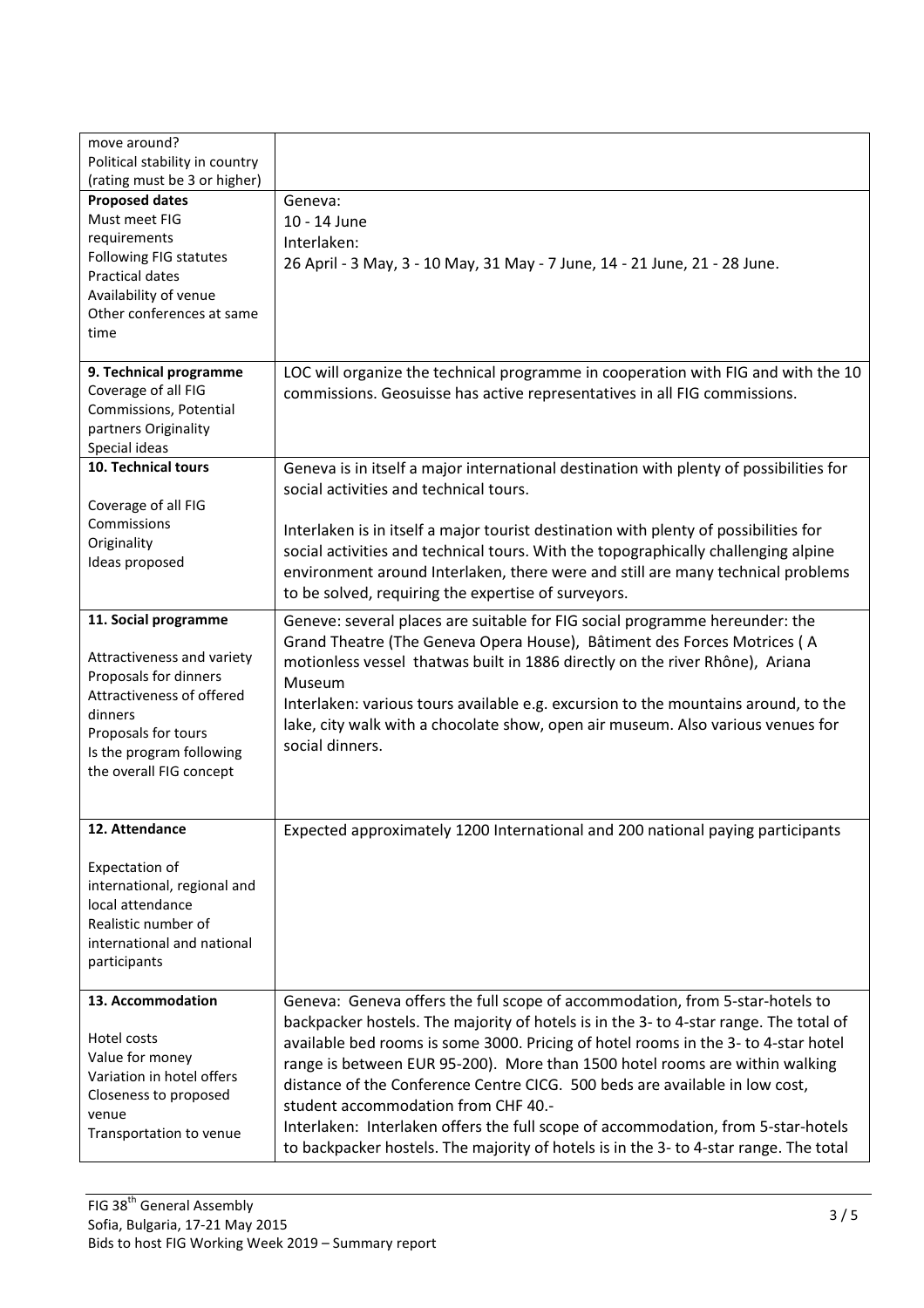|                                          | of available bedrooms is some 3000. Pricing of hotel rooms in the 3- to 4-star hotel<br>range is between EUR 95-200). |
|------------------------------------------|-----------------------------------------------------------------------------------------------------------------------|
| 14. Finances                             | The budgets seem very realistic. The preliminary budget whether in Geneva or                                          |
|                                          | Interlaken foresees a surplus of EUR 287'000.                                                                         |
| Estimate of surplus and                  | VAT is 8%: the lowest VAT rate in Europe                                                                              |
| financial risks                          |                                                                                                                       |
| Realistic fees proposed                  | Suggested fees:                                                                                                       |
| Fees in an acceptable price              | Early bird: 600, Normal: 700, Late: 800                                                                               |
| range                                    | Suggested dinner fees: Gala Dinner: 100 EUR, Swiss evening: 80 EUR                                                    |
| Difference between                       |                                                                                                                       |
| international and national               |                                                                                                                       |
| fees                                     |                                                                                                                       |
| Realistic budget                         |                                                                                                                       |
| <b>Estimated revenue</b>                 |                                                                                                                       |
| 15. Sponsorship                          | The canton of Geneva/Swiss Confederation is sponsoring the rental costs for the                                       |
|                                          | congress centre in Geneve.                                                                                            |
| Estimate sponsorship and                 | The canton of Bern is sponsoring the rental costs for the congress centre in                                          |
| exhibition income                        | Interlaken.                                                                                                           |
| Proposed income                          | Sponsorship/exhibition income seems realistic and there is a large local and                                          |
| How realistic is proposed                | regional potential.                                                                                                   |
| income                                   |                                                                                                                       |
| Local sponsor offerings                  |                                                                                                                       |
| Sponsor interest to                      |                                                                                                                       |
| conference                               |                                                                                                                       |
| 16. Why host                             | It has been a rather long time since Geosuisse and Switzerland has hosted an FIG                                      |
|                                          | event (Montreux, 1981). Switzerland also has been very active within FIG                                              |
| Reason for hosting                       | Commission 7 and all other commissions over the last 20 years and contributed a                                       |
|                                          | lot to the international community.                                                                                   |
| 17. Objectives and                       | The Working Week gives a potential benefit to promote the profession and attract                                      |
| outcomes                                 | the young generation in Switzerland. FIG will benefit from networking within its                                      |
| Thought through why                      | Commissions and with the international organizations that are represented in and                                      |
| conference should be held                | close around Switzerland.                                                                                             |
| at destination                           |                                                                                                                       |
| Difference to other                      |                                                                                                                       |
| destinations                             |                                                                                                                       |
| Short term outcome                       |                                                                                                                       |
| Long term outcome                        |                                                                                                                       |
| 18. Suggested theme                      | Organising committee has been formed.                                                                                 |
| Thought of possible theme                |                                                                                                                       |
| that fits to local/regional<br>situation |                                                                                                                       |
| 19. Events organized in the              |                                                                                                                       |
| past three years                         | Geosuisse has both organized several national events and has also hosted and                                          |
| How experienced is the                   | organized FIG events earlier.                                                                                         |
| host in organising events                |                                                                                                                       |
| 20. Major event planned in               | Nothing expressed in the bidding document.                                                                            |
| the proposed city in 2019                |                                                                                                                       |
| Many events might affect                 |                                                                                                                       |
| the price level                          |                                                                                                                       |
| 21. Initiatives for                      | Both hotels and venues are in general observant of sustainability and                                                 |
| sustainable conference                   | environmental friendly activities                                                                                     |
| environment                              |                                                                                                                       |
| Is host city paying attention            |                                                                                                                       |
| to environmental issues                  |                                                                                                                       |